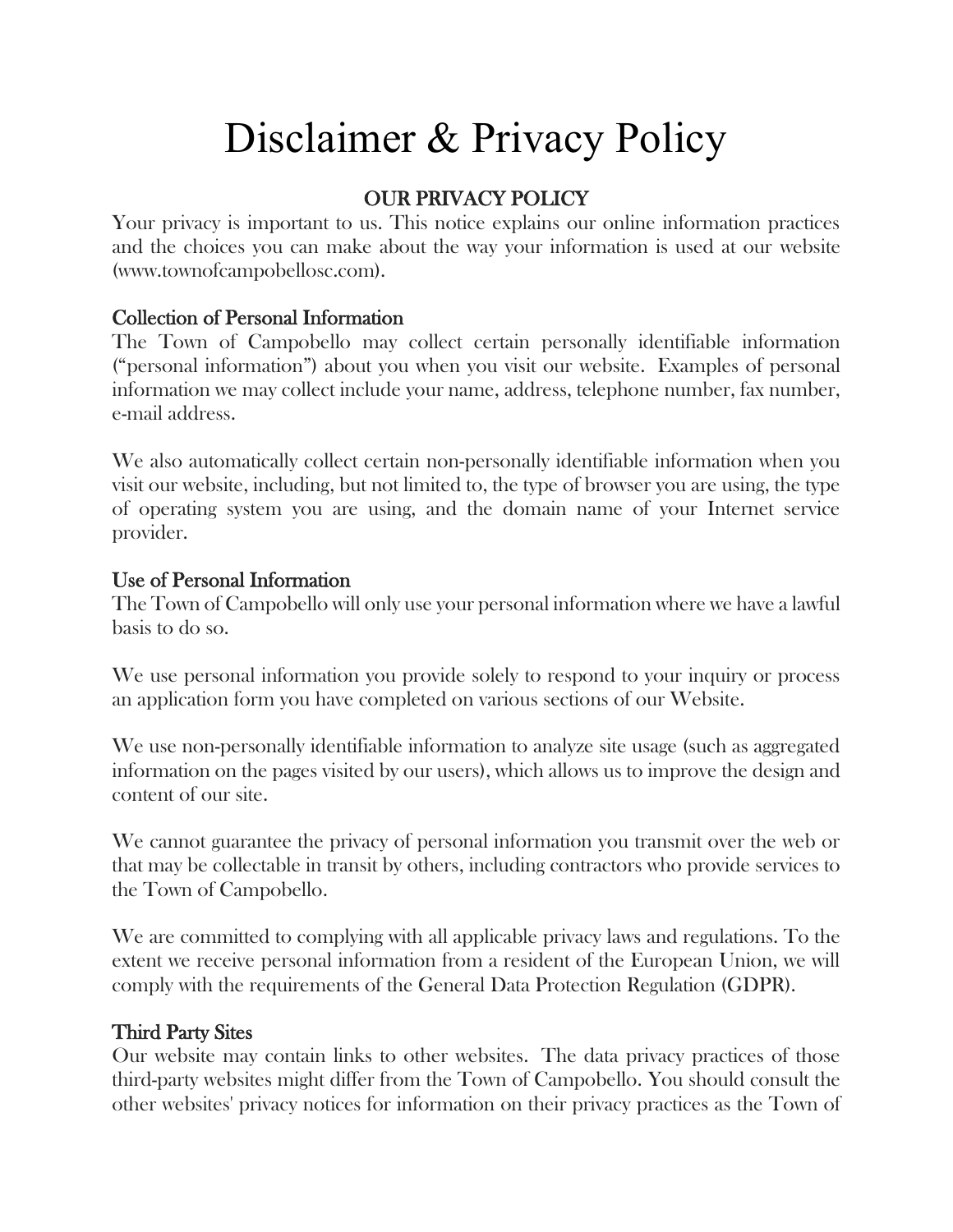Campobello has no control over information that is submitted to, or collected by, these third parties.

The Town of Campobello may post information on our website about programs and events that are sponsored by or co-sponsored by other organizations/businesses. If you choose to register through our website for any of these events, the Town of Campobello will have no control over the third-party sponsors' use of this information. As for our own use of your registration information, that will be handled by us as if you had registered by telephone or on paper. In other words, the privacy policies applicable to our website will not apply.

## **Cookies**

When you visit our website, we and third parties with whom we have contracted to provide services to the Town of Campobello may collect "Site Usage Data," which is nonpersonally identifiable information relating to your use of our website such as what Website pages you visit. The Website Usage Data could include your MAC address, operating system version, type of computer and browser type. This data could also include demographic data, such as a website visitor's geographic location. To enhance your experience on our website, we and our service providers may use "cookies" on our website.

A "cookie" is a piece of information that a web server may place on your computer when you visit a website. Cookies are commonly used by websites to improve the user experience and have not been known to transmit computer viruses or otherwise harm your computer. Many cookies last only through a single website session or visit. Others may have an expiration date or may remain on your computer until you delete them.

We may use cookies for a number of purposes - for example, to maintain continuity during a user session, to gather Website Usage Data for research and other purposes, to store your preferences for certain kinds of information and marketing offers, or to store certain information so that you do not have to provide this information every time you return to one of our website. Our cookies will track only your activity relating to your online activity on our website, and will not track your other Internet activity. Our cookies do not gather personal information.

You can decide if and how your computer will accept a cookie by configuring your preferences or options in your browser. However, if you choose to reject cookies, you may not be able to use certain online products and services offered on the Website or certain features of our website.

## IP Addresses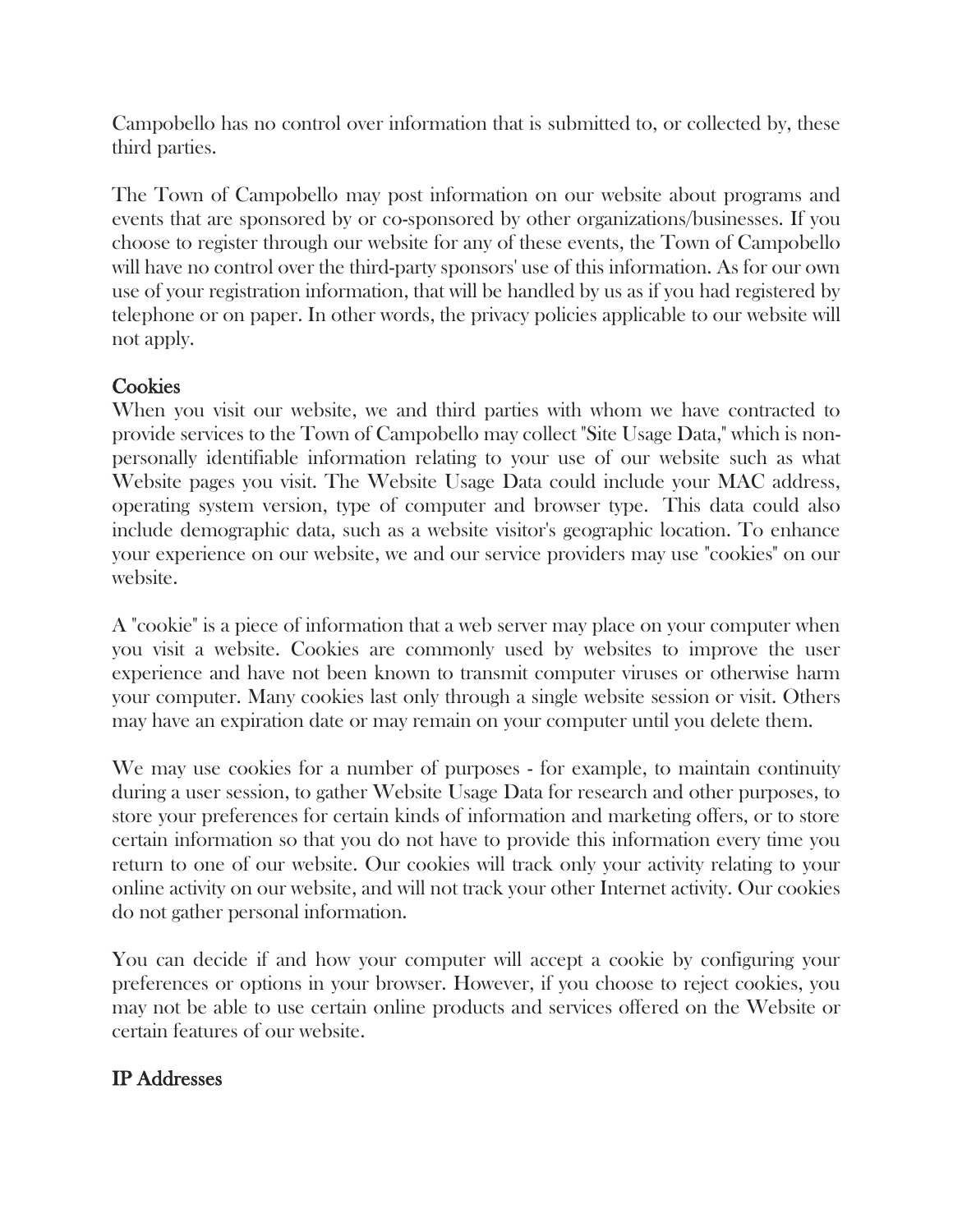When you visit and interact with our Website, the Town of Campobello and third parties with whom we have contracted to provide services for us may collect Internet Protocol (IP) addresses (each an "IP Address"). An IP Address is a number that is automatically assigned to the computer that you are using by your Internet Service Provider (ISP). Your IP Address is identified and logged automatically whenever you visit the Website, along with the time(s) of your visit(s), your geographic location and the page(s) that you visited. The Town of Campobello uses this information to determine the locations of our website visitors to better understand from where our visitors come. The Town of Campobello may also use this information to enhance our website or for other lawful purposes.

Certain pages on our website contain "web beacons" (also known as Internet tags, pixel tags and clear GIFs). These web beacons allow third parties to obtain information such as the IP Address of the computer that downloaded the page on which the beacon appears, the URL of the page on which the beacon appears, the time the page containing the beacon was viewed, the type of browser used to view the page, and the information in cookies set by the third party.

#### Legal Rights of European Residents

Some data protection laws, including GDPR, provide you with certain rights in connection with personal information you have shared with us. If you are resident in the European Economic Area, you may have the following rights:

- 1. The right to be informed: You are entitled to be informed of the use of your personal information. This Privacy Policy provides such information to you.
- 2. The right of access: You have the right to request a copy of your personal information which we hold about you.
- 3. The right of correction: You have the right to request correction or changes of your personal information if it is found to be inaccurate or out of date.
- 4. The right to be forgotten: You have the right to request us, at any time, to delete your personal information from our servers and to erase your personal information when it is no longer necessary for us to retain such data. Note, however, that deletion of your personal information will likely impact your ability to use our services.
- 5. The right to object (opt-out): You have the right to opt-out of certain uses of your personal information, such as direct marketing, at any time.
- 6. The right to data portability: You have the right to a "portable" copy of your personal information that you have submitted to us. Generally, this means your right to request that we move, copy or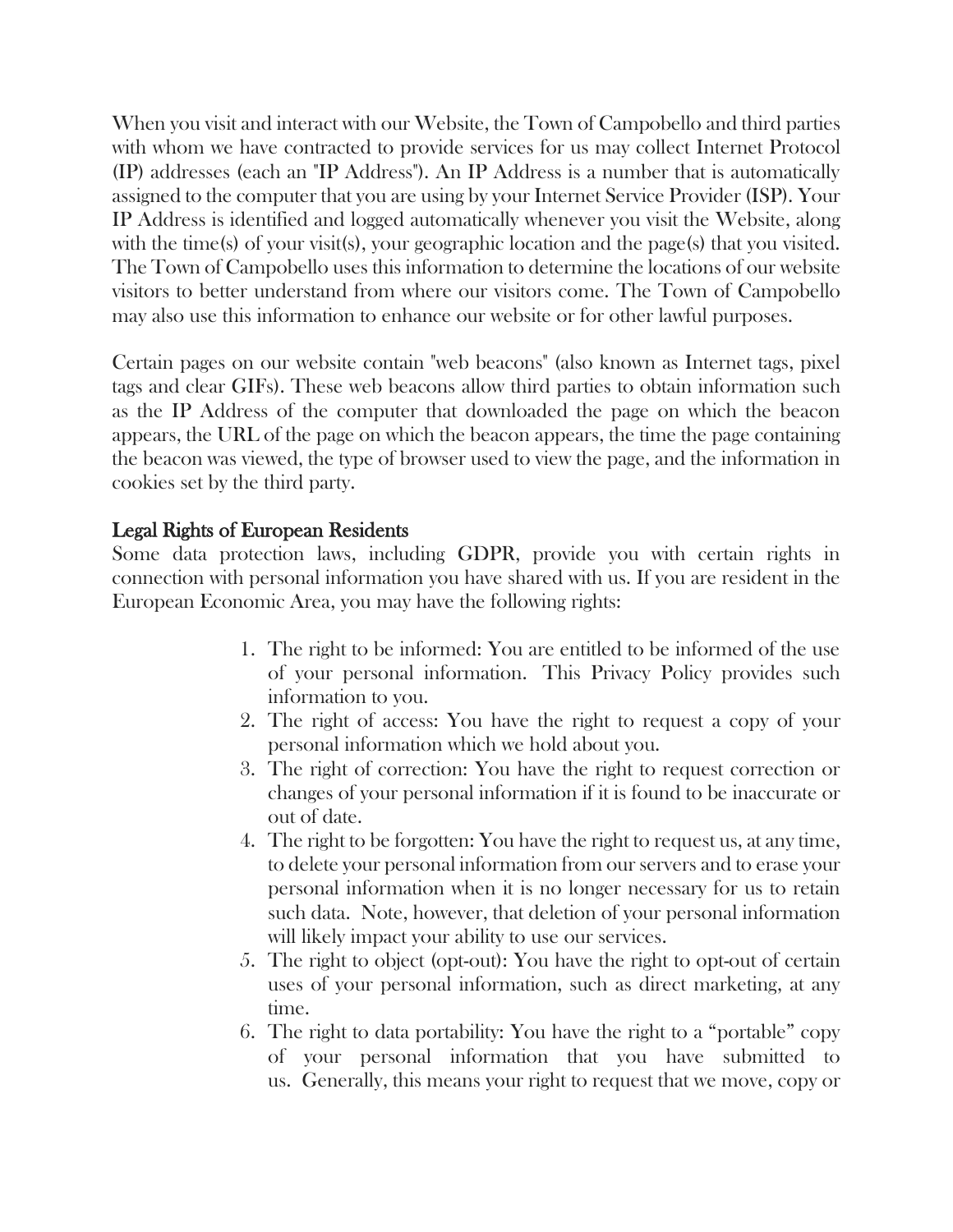transmit your personal information stored on our servers / IT environment to another service provider's servers / IT environment.

7. The right to refuse to be subjected to automated decision making, including profiling: You have the right not to be subject to a decision and insist on human intervention if the decision is based on automated processing and produces a legal effect or a similarly significant effect on you.

#### Contacting Us

If you have any questions or concerns about this Privacy Policy or its implementation, you may contact us at campobellotownhall@gmail.com. If at any time you decide that we should no longer hold any of your personal information, or you wish to change how we can use your personal information, please let us know by emailing us at campobellotownhall@gmail.com.

#### Revisions to our Privacy Policy

We reserve the right to revise this policy or any part of it from time to time. Please review the policy periodically for changes.

## LEGAL DISCLAIMER

# USER CONDUCT.

As a condition of Your use of our Web site, You represent and warrant that You shall not use the Web site for any purpose that is unlawful or prohibited by these Terms of Service. You agree to abide by all applicable local, state, national and international laws and regulations and You shall be solely responsible and liable for all acts or omissions that occur while You use our Web site. By ways of example, and not as a limitation, You agree not to use the Web site to:

- Defame, abuse, harass, stalk, threaten or otherwise violate or infringe the legal rights (such as, but not limited to, rights of privacy, publicity and intellectual property) of others;
- Publish, distribute or disseminate any harmful, inappropriate, profane, vulgar, infringing, obscene, tortious, indecent, unlawful, immoral or otherwise objectionable material or information;
- Transmit or upload any material to the Web site that contains viruses, trojan horses, worms, time bombs, cancelbots, or any other harmful or deleterious programs;
- Interfere with or disrupt the Web site networks or servers;
- Attempt to gain unauthorized access to the Web site, other accounts, computer systems or networks connected to the Service, through password mining or any other means; or
- Interfere with another individual's or entity's use and enjoyment of our Web site.